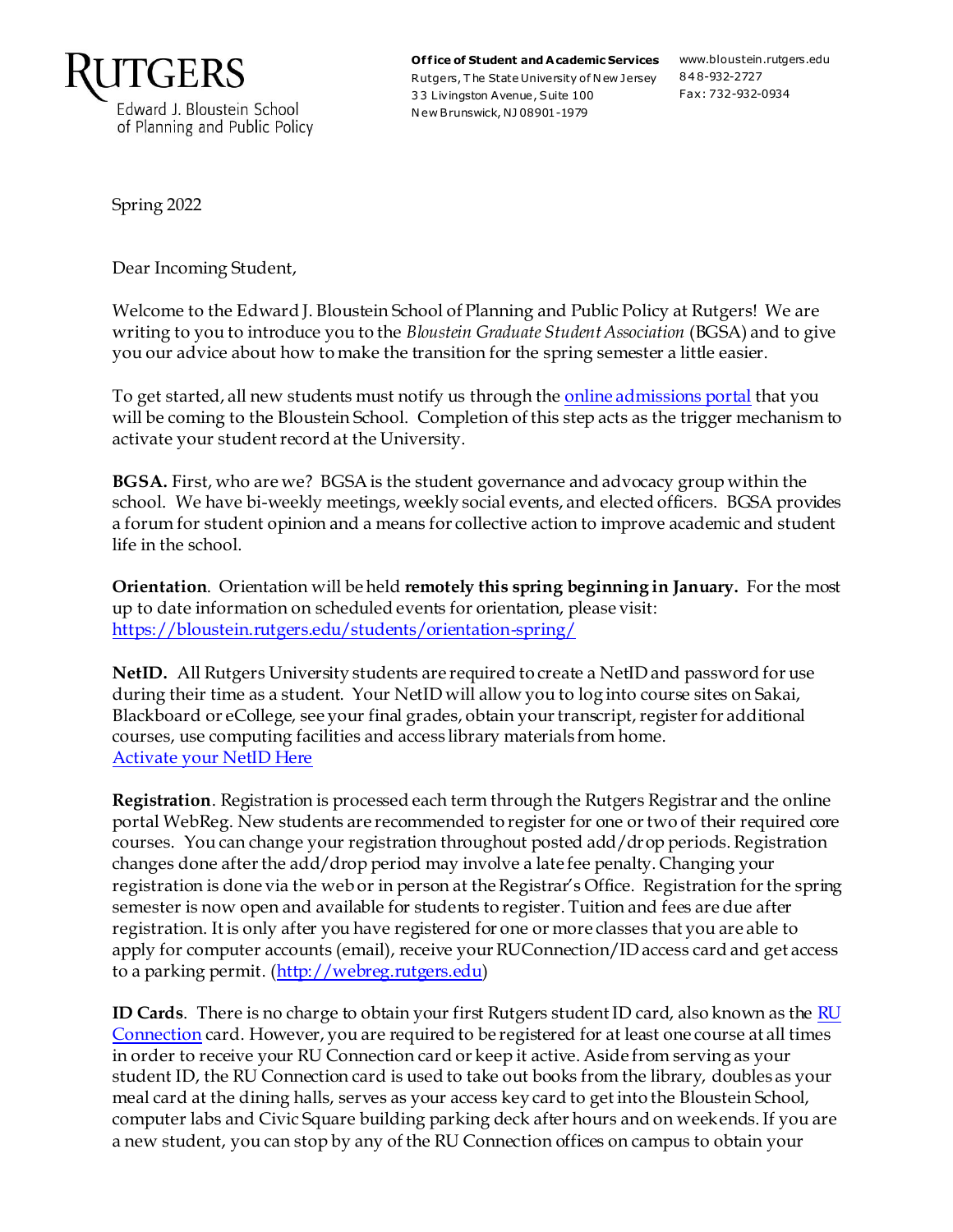

RUID card. A listing of all RU Connection offices, their locations and hours of operation can be found on thei[r website](https://ipo.rutgers.edu/publicsafety/id-location). You will receive your RU Connection card on the spot, after your photo is taken. The whole process takes mere minutes to complete.

**University Calendar**. The University's on[-line academic calendar](https://scheduling.rutgers.edu/scheduling/academic-calendar)lists all breaks, observed holidays, exam periods, registration add-drop deadlines, etc. In addition, many classes during the first week of school are moved to different start times to accommodate new student orientations.

**Finances**. The first month of graduate school will be costly. Even if you have financial aid, fellowships or alike, often it takes weeks before you receive your first aid payment. Even with full aid, the various fees and textbook expenses can add up to \$500 or \$1,000 dollars very quickly. It can also take a week or so to open a local bank account. Banks located in close proximity to the school include: The Bank of New York, PNC Bank, Wells Fargo, Bank of America and TD Bank.

**Health Insurance.** In keeping with Federal mandates, all graduate full-time and part-time students must maintain adequate health insurance coverage. If you already have health insurance benefits with an outside carrier, you must provide documentation of suc[h here](http://health.rutgers.edu/services-and-costs/health-insurance-hard-waiver-system). Students who do not have such benefits, can purchase a plan through the University. More information on purchasing such plans can be foun[d here](http://health.rutgers.edu/services-and-costs/eligibility-fees-for-using-health-services-on-camp):

All international students who are in the US on a visa must direct all their health insurance related questions to Eirinn Jones at the Center for International Faculty and Student Services at 848-932-7015 or via email a[t eljones@gaiacenters.rutgers.edu](mailto:eljones@gaiacenters.rutgers.edu). All other students with health insurance questions should speak with Angela Logan 848-932- 9053.

**Immunizations.** Rutgers requires all students to be vaccinated against COVID-19. Students may upload their vaccination documentation on the **Rutgers Student Immunization portal**. A valid NetID and password are required. By law, the University requires students to have received their MMR (measles, mumps, and rubella) vaccine before coming to Rutgers. You are required to submit proof of MMR vaccination to the University health office. Failure to provide proof of vaccination will result in a hold on your Rutgers transcripts, etc. For any questions regarding the University's vaccination requirements, please contact 848-932-7402 ext. 268 or via email at [vaccine@rci.rutgers.edu](mailto:vaccine@rci.rutgers.edu). The list of required immunizations can be found here: <http://health.rutgers.edu/who-are-you/incoming-students/pre-entrance-immunizations>

**Parking.** Parking for students is available throughout the city, by either parking curbside, metered, or in a municipal parking garage. During weekday evenings, students are able to park in the deck underneath the Bloustein School – but will need a Rutgers commuter or resident parking permit to do so. Night Commuter permits can access the deck beginning at as early as 4pm. Students with all other commuter permits (Zone A, B, C, D, & L) will be permitted to park beginning at 6pm and students with resident permits can park beginning at 8pm. During the day, there is parking available at the New Street Parking Deck, located on the corner of New Street and Joyce Kilmer Avenue, approximately 1 block from the school and the Rockoff Hall / Morris Street parking garage located at the corner of New and George Streets. These parking decks are hourly rated and options for the daytime hours. Finally, there is commuter and on-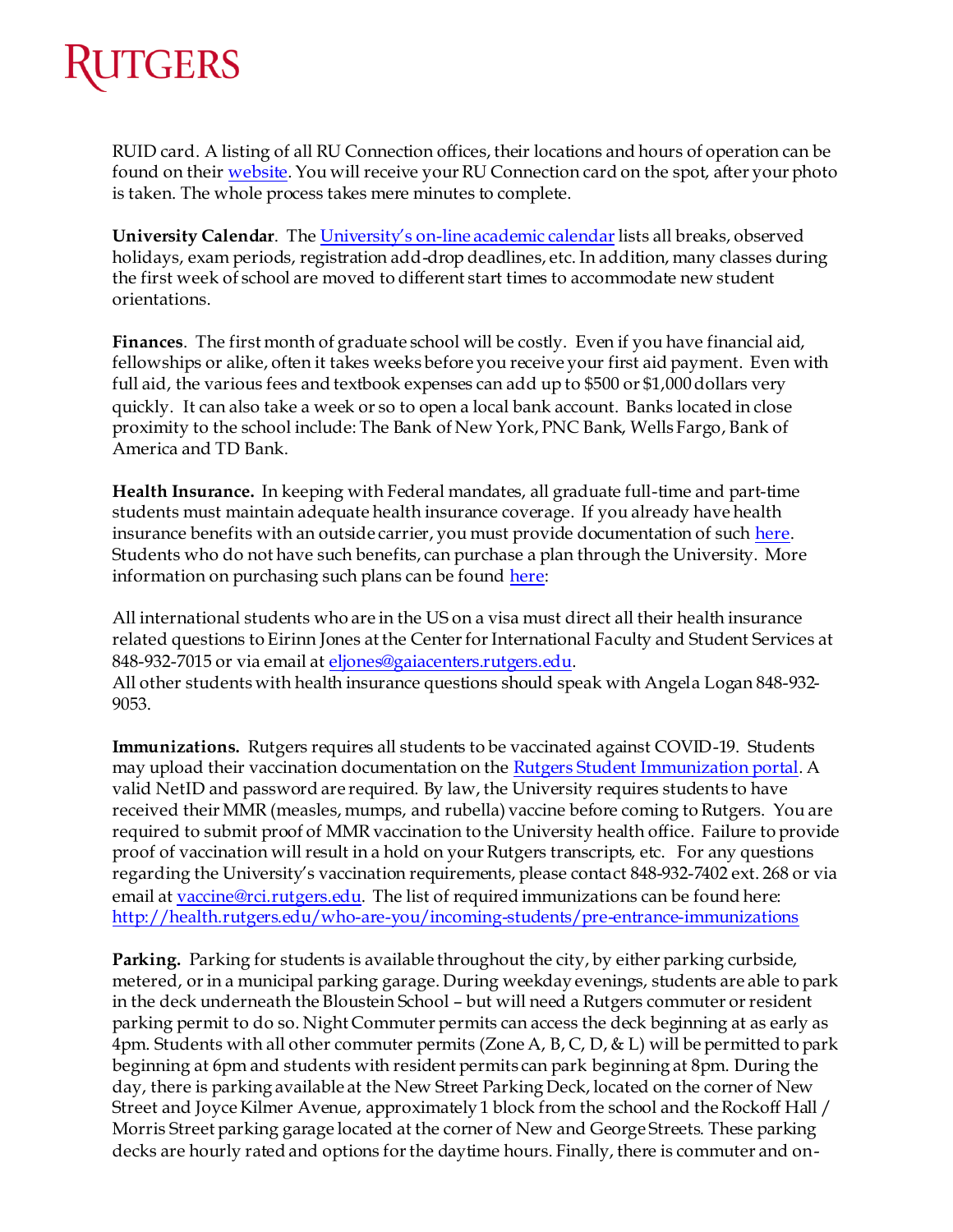

campus student parking, and for this, you should contact the University Parking Office for a semester student rates. You can apply for all your parking permits only AFTER you have registered for one or more classes. Visi[t http://parktran.rutgers.edu](http://parktran.rutgers.edu/) for more information.

**Campus Buses.** The Bloustein School is located in the Civic Square Building on the College Avenue Campus. The EE bus route services our location. Bus routes and schedules can be found [online.](http://rudots.rutgers.edu/campusbuses.shtml)

**Bike Racks.** All students should explore green alternatives in their commute to the school. The Bloustein School has bicycle racks available for student use located by the front and back entrances of the building, as well as in the covered deck below. Please provide your own bicycle locks.

Transit. The Bloustein School is a 5-10 minute walk from th[e New Brunswick Train station](http://www.amtrak.com/servlet/ContentServer?pagename=am/am2Station/Station_Page&code=NBK). Monthly discount student passes are available for  $N$ J Transit, the state's mass transit train system. The discount is 25% off the regular price for a monthly commuter pass. Student discount rail tickets may be purchased one-month in advanc[e via the web](https://ipo.rutgers.edu/dots/transit-discount).

**Computers and E-mail.** The computer labs in the Civic Square Building have their own separate registration and account creation process. Pertinent forms will be distributed at Orientation for the creation of your student lab account. There will be a specific info session on Orientation day dedicated to email and computer lab access. Information on your student ScarletMail email accounts and NetID can also be found a[t The Office of Information](https://oit-nb.rutgers.edu/documentation/scarletmail/setting-scarletmail-use-your-official-rutgers-email-address)  [Technology](https://oit-nb.rutgers.edu/documentation/scarletmail/setting-scarletmail-use-your-official-rutgers-email-address).

**Housing.** Rutgers has offices for both on-campus and off-campus housing. Their contact information is as follows:

- Graduate Housing Office Phone: (848) 445-0750 <http://ruoncampus.rutgers.edu/graduate-student-housing/>
- Off-Campus Housing Office- Phone: 732-445-5737 <http://ruoffcampus.rutgers.edu/>

Most students find their own housing off-campus during their second year. Some students live nearby in the New Brunswick, Highland Park, East Brunswick, or Franklin Township, while others commute to school from Hoboken, Jersey City, Newark, Trenton, Princeton, etc. Be prepared for the relatively high costs of housing characteristic of the greater New York Metropolitan Area. Realtors may charge up to a 15% fee over and above the security deposit, and first and last months rent.

**NJ Residency.** [Establishing NJ residency](http://nbregistrar.rutgers.edu/grad/residency.htm) may reduce your tuition bill. Proof of residency includes employment in NJ (verified by a NJ W-2), a NJ license and motor vehicle registration and/or voter registration. Contact the State Motor Vehicle Department at (609) 292-6500 to find out the location of the nearest license bureau. Voter registration is done at the Middlesex County Clerk's office. To declare residency, fill out the residency analysis form available at the [Registrar's office](https://nbregistrar.rutgers.edu/grad/index.htm). All questions regarding NJ residency must be directed to the Registrar at (848) 445-3556.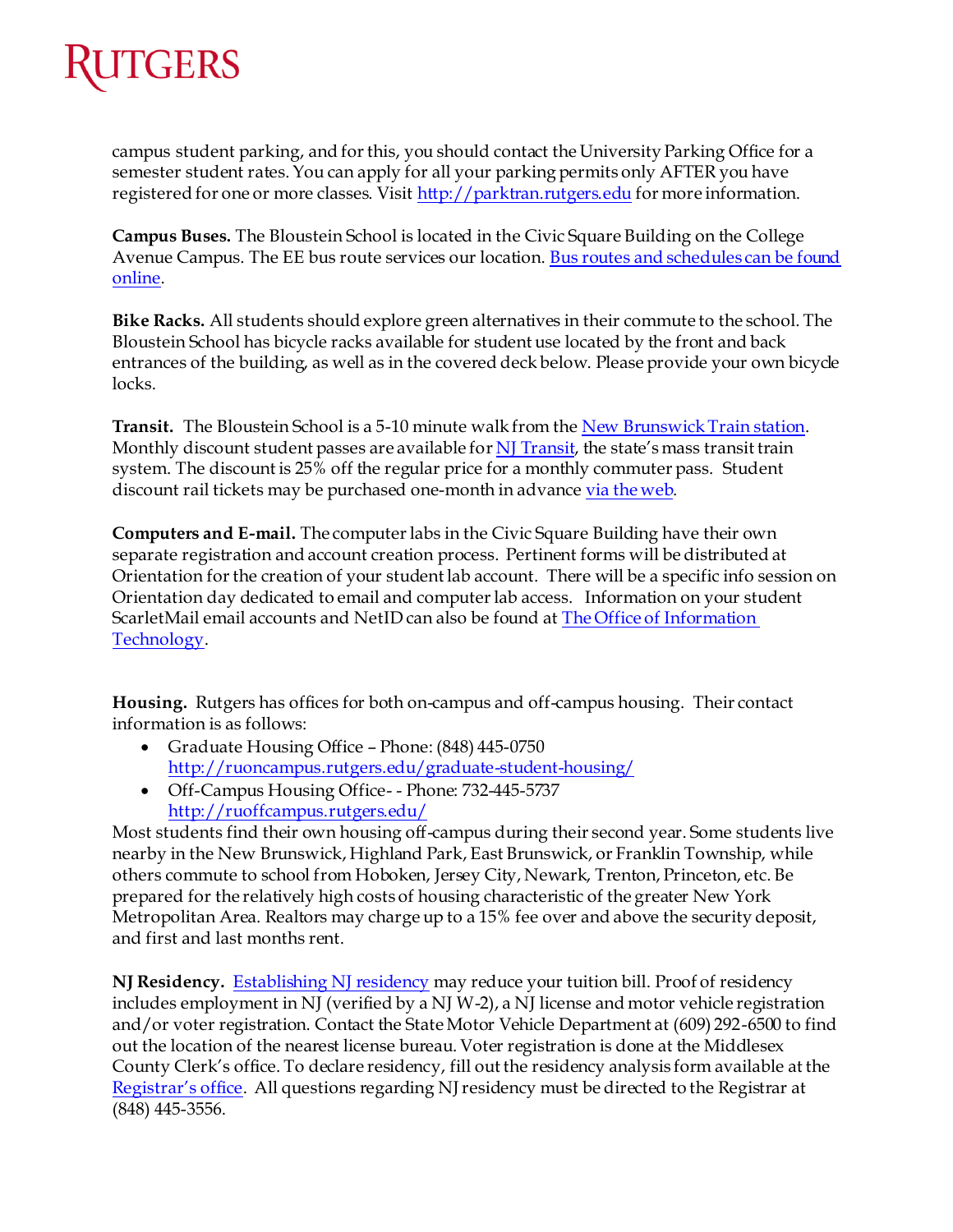## **KUTGERS**

**Athletic Facilities.** Athletic facilities are available on each campus. The nearest facilities to our school are the Easton Avenue Gym (a.k.a. Rutgers Fitness Center) or the fitness center at the Cook Douglass Recreation Center. All University athletic facilities require a valid RU Connection / ID card for entry. They also require that you first pass a fitness test (a.k.a. Fit Check) before you can use any cardio vascular equipment. There is a small fee for the testing. <http://www1.recreation.rutgers.edu/>

**Student Mailboxes.** Student mailboxes are located on the second floor in the student lounge and are used only for school-related correspondence. You are encouraged to check your mailbox regularly for incoming mail, announcements about graduation, your program requirements, etc. All personal mail must be sent to your home address.

**Student Lockers.** Lockers are available on a first-come, first-serve basis in the student lounge on the second floor of the Bloustein School. When you arrive at the Bloustein School, you will need to sign out a locker key from Marie O'Brien ([marieo@rutgers.edu](mailto:marieo@rutgers.edu)) in room 192. At the end of each June, the lockers are cleared out so you will need to remove your materials by then. All students are asked not to store any perishable food items in their lockers.

**Student Services.** Our staff is committed to helping students and alumni achieve their professional goals, and conduct individualized career advising sessions to navigate career decisions, job and internship searches, and employment preparation. For questions about internships and job placement for MCRP, MPP, and MPI students, please contact Andrea Garrido. For MHA students, please contact Cheryl Egan. There offices are located in the 1st floor student service suite.

**Business Cards.** Graduate students are permitted to purchase business cards at their own expense. Students interested in purchasing cards must go through the contracted University vendo[r Dupli Online by following these instructions](http://bloustein.rutgers.edu/wp-content/uploads/2014/07/Instructions-for-Student-Business-Cards.pdf).

**For queries on financial aid** please contact Asst. Dean Steve Weston. His office is located is located on the 1<sup>st</sup> floor, room 190. He may also be reached via email a[t sdweston@rutgers.edu](mailto:sdweston@rutgers.edu) or via phone at 848-932-2728.

All other **student life, student services concerns and housing questions** can be directed to Courtney Culler, Assistant Director for Graduate Student and Academic Services she may be reached via email at [courtney.culler@rutgers.edu](mailto:courtney.culler@rutgers.edu) or 848-932-2727. Or Emilio Del Valle, Graduate Student Counselor who can be reached a[t Emilio.delvalle@rutgers.edu](mailto:Emilio.delvalle@rutgers.edu) or 848-932- 2983. There offices are located in the 1st floor student service suite.

If you have additional questions, please feel free to contact us. When possible, contact BGSA with any general questions about the School, Rutgers, or New Brunswick. We look forward to meeting you.

## **Continuing Students**

| President:        | Han Le       | hbl17@scarletmail.rutgers.edu |
|-------------------|--------------|-------------------------------|
| VP Planning:      | Zainab Kazmi | zak38@scarletmail.rutgers.edu |
| <b>VP Policy:</b> | Garin Bulger | gb497@scarletmail.rutgers.edu |